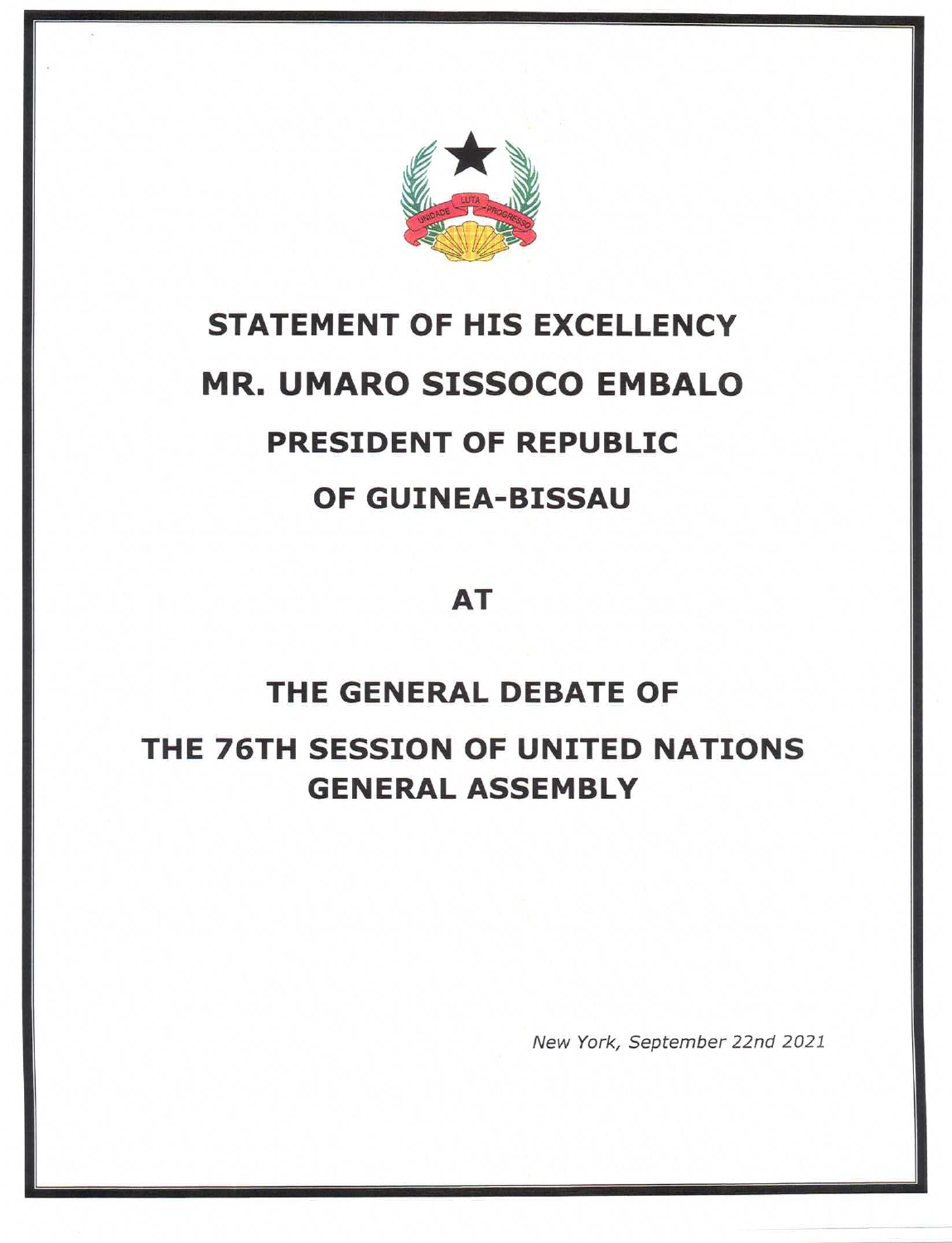Mr. President, Mr. Secretary-General, Heads of State and Government, Ladies and Gentlemen,

| warmly congratulate the Minister of Foreign Affairs of the Maldives Islands, Mr. Abdulla Shahide, President of the United Nations General Assembly, as wish him success.

Faced with the challenges created by the COVID-19 pandemic, the theme chosen could not have been more pertinent. Only with renewed hope will we be able to build resilience to face the socio-economic and humanitarian difficulties caused by the worldwide health crisis and to adequately and sustainably respond to the current challenges.

In an increasingly globalized world, the relevance of the existence of the United Nations Organization and its Agencies has become of the utmost importance.

in light of this situation, it is urgent to improve the efficiency of our Organization and to adopt the necessary reforms, in all of its entities, including the Security Council, in order to revitalize the United Nations System in its entirety.

This is the only way for us to work better toward the implementation of the Agenda 2030, the goal of which is to promote human development in all of its aspects, particularly gender equality and respect for Human Rights.

We must support the most vulnerable, promote the creation of adequate health systems, and ensure that all countries, without distinction, have quick and equal access to vaccines.